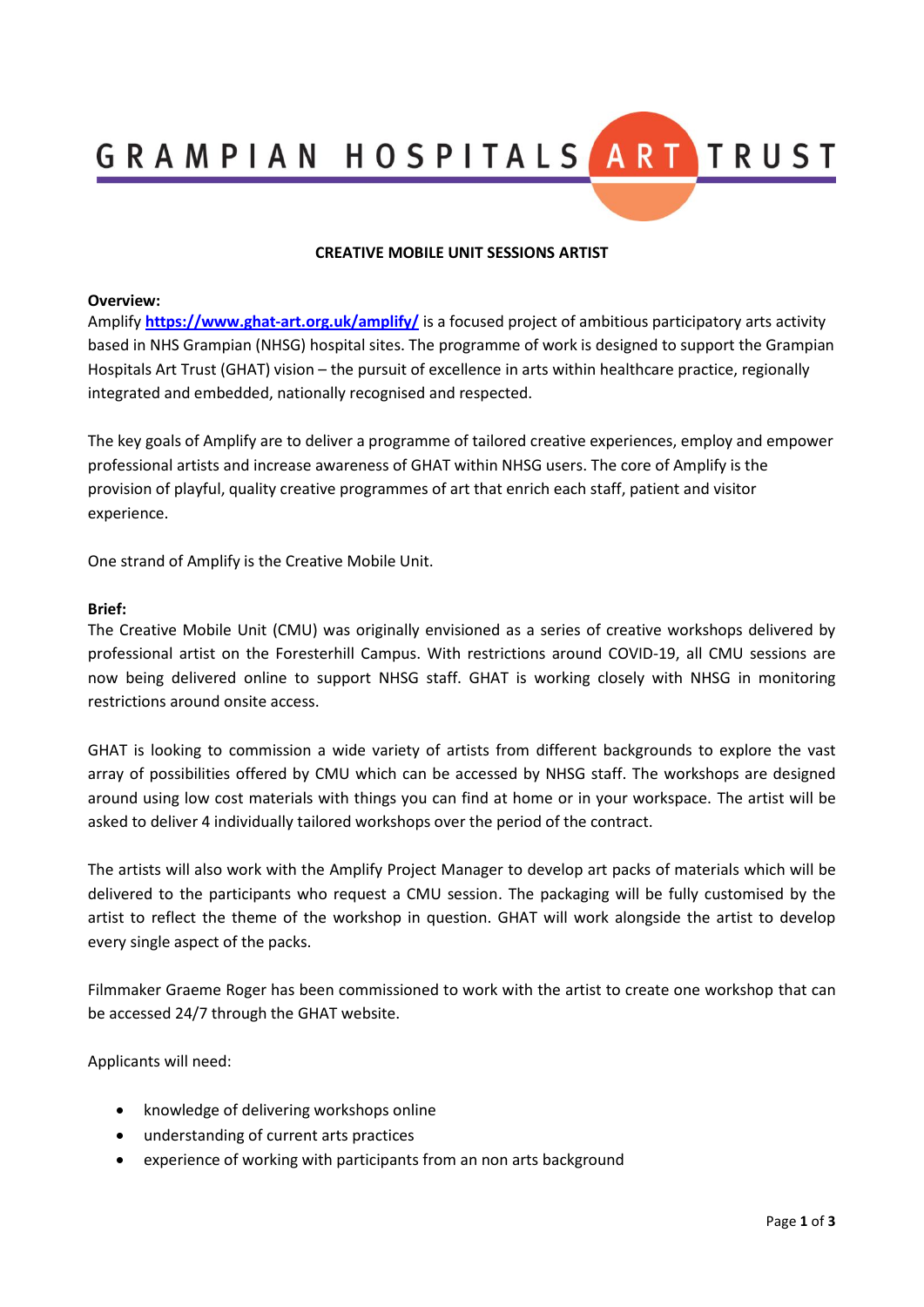# **Key delivery points:**

The Artist will be commissioned to deliver 4 (FOUR) workshops in the following manner:

#### **One pre-recorded workshop**

This workshop will be edited to no longer than 15 minutes, but filming will take longer. You will work with Graeme Roger, Amplify PM to work on the format, filming schedule and location. The workshop can be filmed in a space chosen by the artist, including The Suttie Arts Space.

## **Two live streamed workshop over Zoom or Microsoft Teams**

These workshops can take up to an hour. The workshop will be advertised in advance and bookable. Each participant will be sent a pack of materials before the workshop starts to be used during the workshop. The session will be recorded and available to view online. The workshop can be delivered in a space chosen by the artist, including The Suttie Arts Space.

## **One onsite sessions (if circumstances allow)**

This workshop can take up to an hour. This workshop will take place in a Risk Assessed location within Aberdeen Royal Infirmary with no more than 8 participants. The workshops will be delivered in a location chosen by the participants and GHAT. If there is no possibility of the workshop taking place onsite before the project deadline, it will be moved online.

Please be aware that due to the changing restrictions around COVID-19 there may need to be slight amendments made to the contract in agreement with the artist.

The fee for each workshop is **£150 plus materials**, **the total fee for this contract (4 workshops) is £600.** The fee includes all research, development and delivery costs. Workshops materials will be supplied

# **Please note for your own safety during this project:**

**All workshops will have individual art packs prepared by the artist and Amplify PM for participants to use, materials will not shared.**

**All workshops will be bookable in order to monitor and safeguard artists and participants (including the live streamed session).** 

**Online workshops are planned to start in March 2021.**

**This contract will run to end of August 2021. The schedule will be worked out between the Artist and Amplify PM**